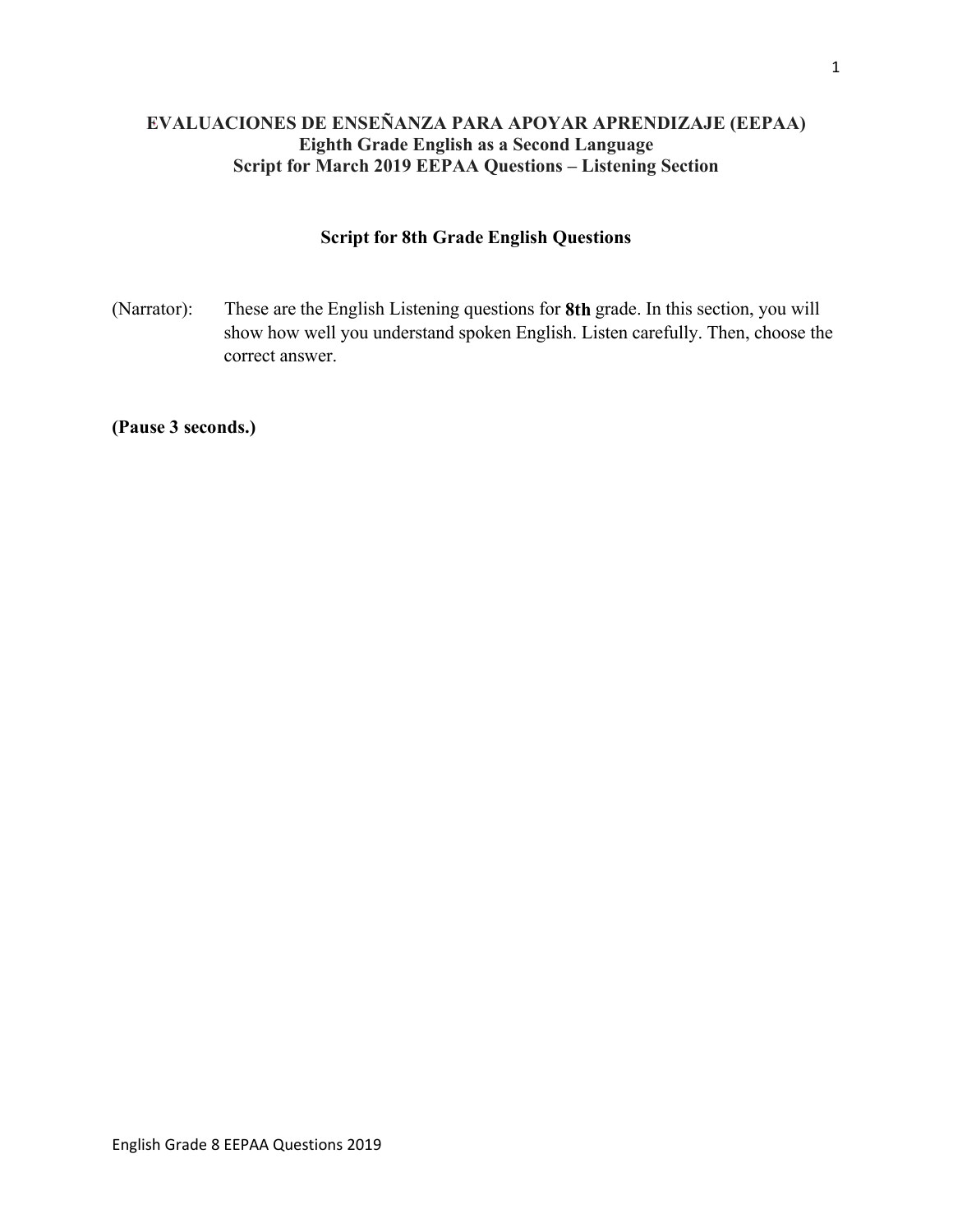(Narrator): Listen to a passage about making a fruit smoothie. You will answer questions 1 through 4 based on this passage.

# **(Pause 3 seconds.)**

(Victor): Hey, Grandma, can I have some ice cream as a snack?

(Grandmother): Well, Victor, I have a better idea. I will show you how to make a fruit smoothie.

(Victor): Wow! That sounds great! Is it difficult?

(Grandmother): It's very easy. I'll show you. First, we put two frozen bananas in the blender, like this. Next, we add some frozen papaya pieces. Then, we pour in some low-fat milk to almost cover the fruit. Now we can put the lid on the blender.

(Victor): Can I push the button to turn on the blender?

(Grandmother): Of course! Now watch. When there are no more chunks, turn off the blender. Now your smoothie is done! Let me pour you a glass.

(Victor): Mmmm. This is yummy!

# **(Pause 3 seconds.)**

(Narrator): Now answer the following questions.

### **(Pause 3 seconds.)**

18AI08007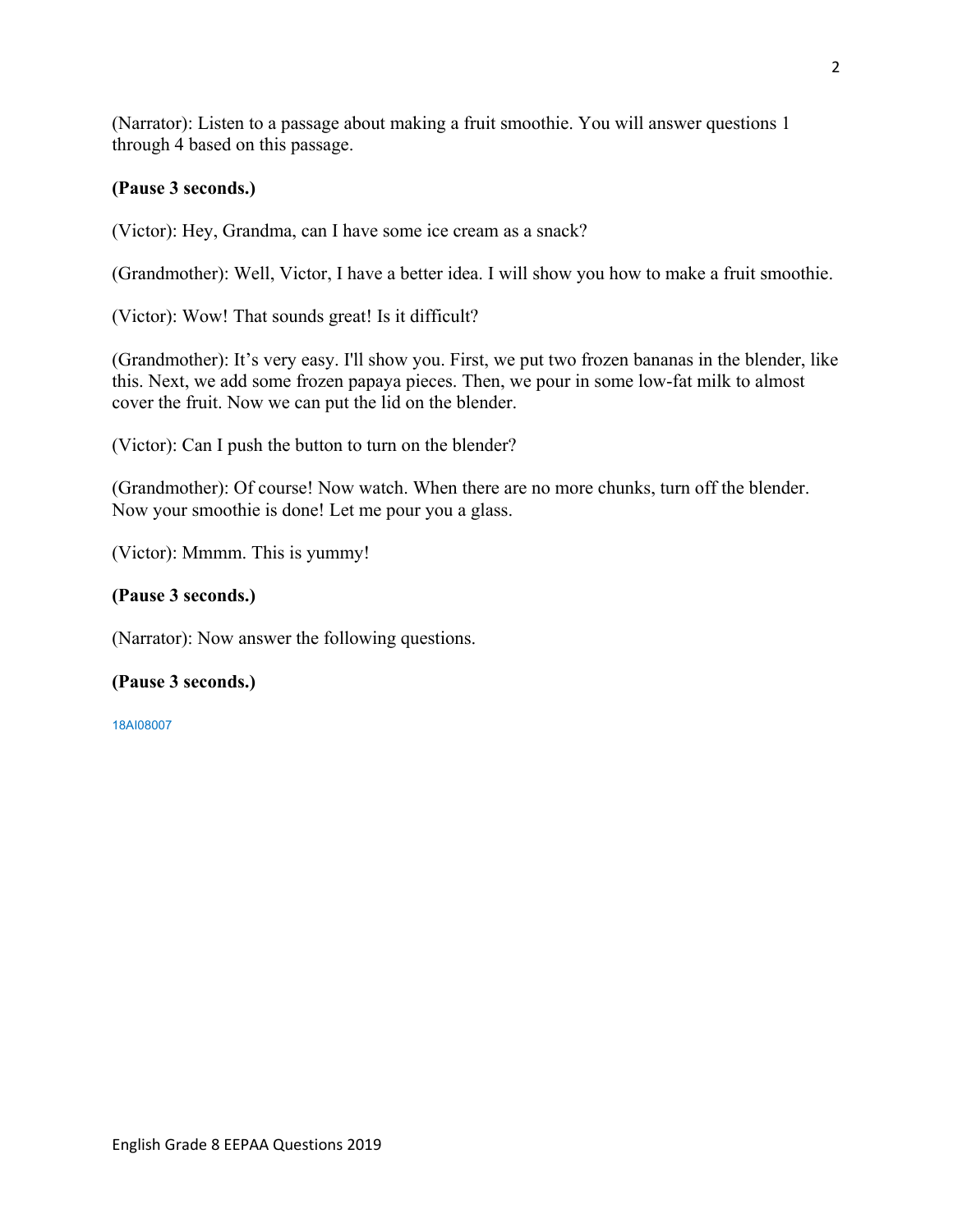(Narrator): Look for question number 1. Now listen carefully to the following question.

# **(Pause 3 seconds.)**

(Narrator): Which question should Victor ask to get more information about making fruit smoothies?

## **(Pause 3 seconds.)**

### **(Note: Pause 2 seconds between options.)**

(Narrator): **A** What else can you make in a blender? **B** What kind of ice cream is your favorite? **C** What other healthy snacks could I make? **D** What fruits can I add instead of bananas?

## **(Pause 3 seconds.)**

(Narrator): Choose the letter of the correct answer.

### **(Pause 3 seconds.)**

AI1808173BEN2-18AI08007\_4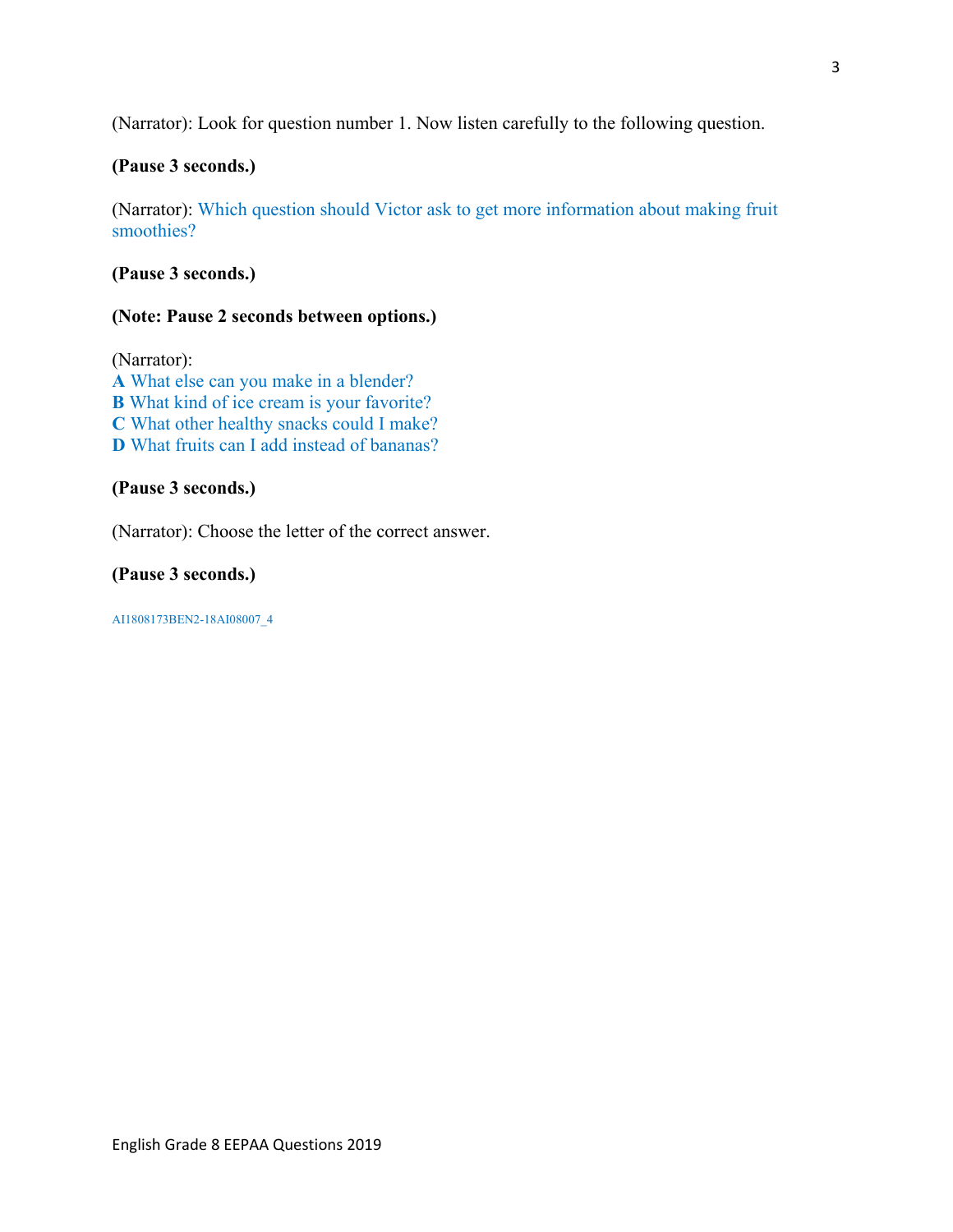# (Narrator): Look for question number 2. Now listen carefully to the following question.

## **(Pause 3 seconds.)**

(Narrator): Where does this conversation MOST LIKELY take place?

**(Pause 3 seconds.)** 

**(Note: Pause 2 seconds between options.)** 

(Narrator): **A** in a supermarket **B** in a dining room **C** in a restaurant **D** in a kitchen

#### **(Pause 3 seconds.)**

(Narrator): Choose the letter of the correct answer.

**(Pause 3 seconds.)** 

AI1808175BEN2-18AI08007\_4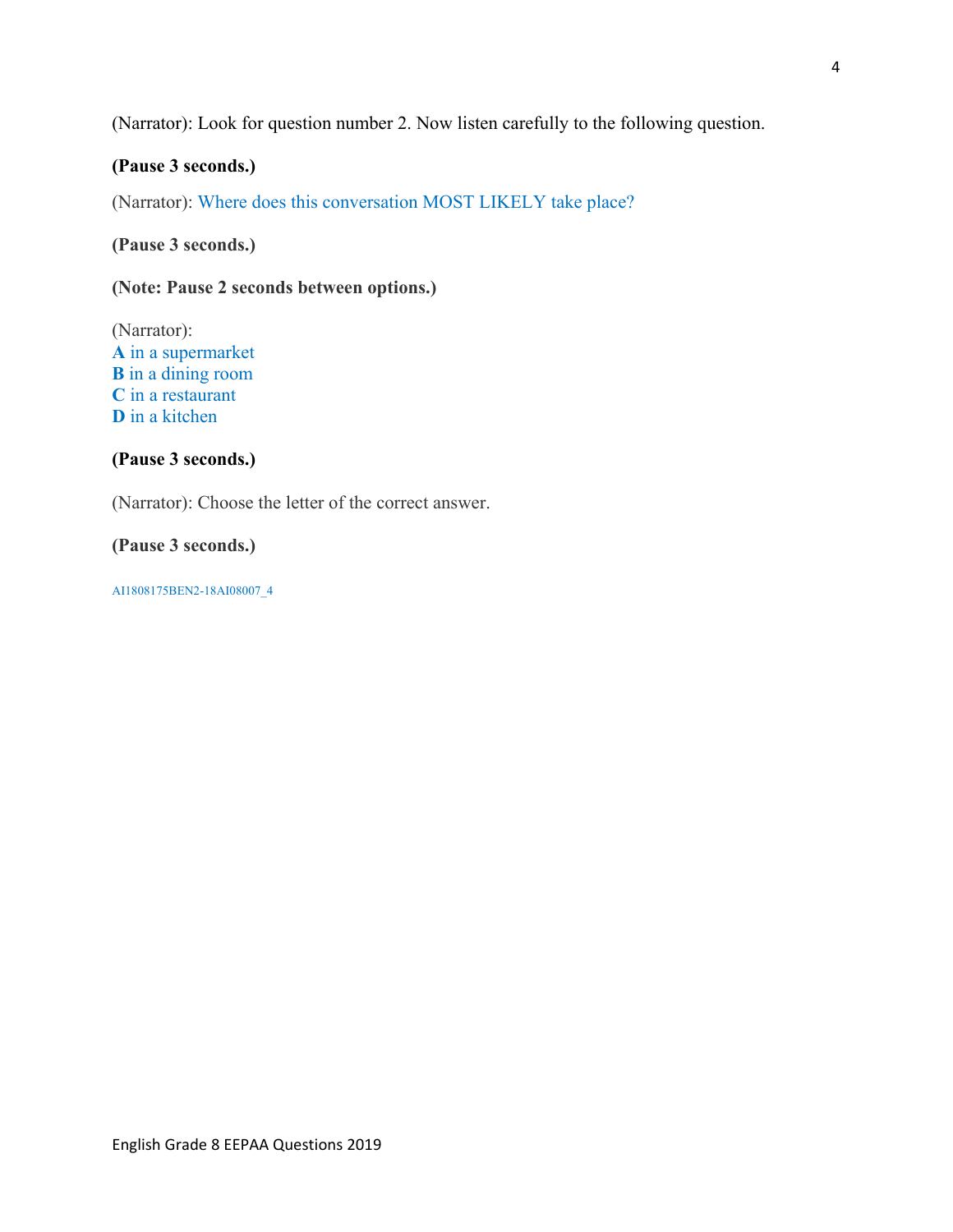(Narrator): Look for question number 3. Now listen carefully to the following question.

# **(Pause 3 seconds.)**

(Narrator): Which comment could Victor's grandmother make to agree with his opinion about the smoothie?

## **(Pause 3 seconds.)**

### **(Note: Pause 2 seconds between options.)**

(Narrator): **A** Enjoy your smoothie, Victor. **B** It is healthier than ice cream! **C** You're right; this is delicious! **D** I am glad you like the smoothie.

## **(Pause 3 seconds.)**

(Narrator): Choose the letter of the correct answer.

### **(Pause 3 seconds.)**

AI1808174BEN2-18AI08007\_3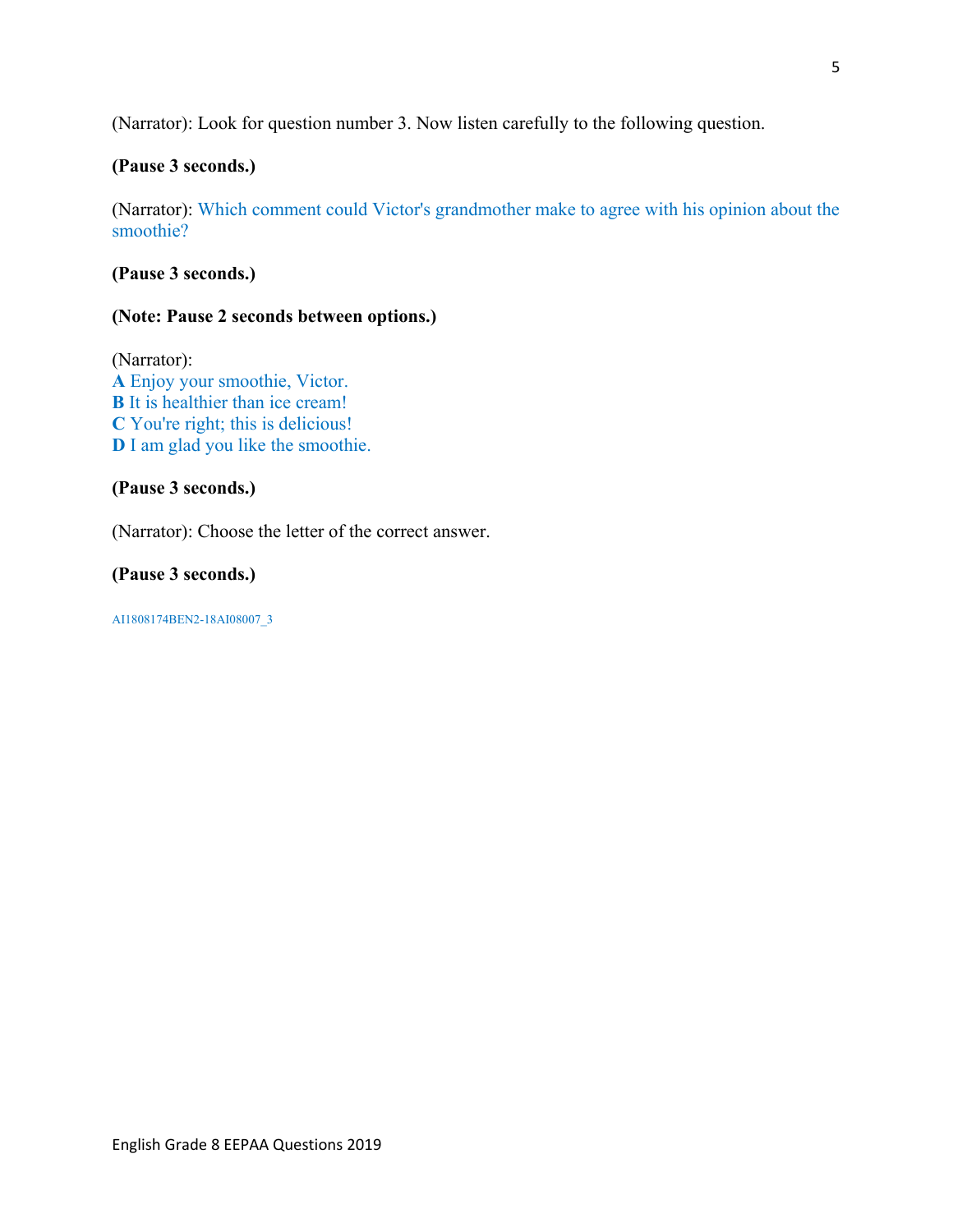(Narrator): Look for question number 4. Now listen carefully to the following question.

#### **(Pause 3 seconds.)**

(Narrator): What is the LAST ingredient Victor's grandmother adds to the smoothie?

**(Pause 3 seconds.)** 

**(Note: Pause 2 seconds between options.)** 

(Narrator): **A** low-fat milk **B** vanilla ice cream **C** two frozen bananas **D** frozen papaya pieces

**(Pause 3 seconds.)** 

(Narrator): Choose the letter of the correct answer.

**(Pause 3 seconds.)** 

(Narrator): Listen to the passage, the questions, and the answer choices again.

**(Pause 3 seconds.)** 

**(Characters repeat the passage, and the Narrator repeats the questions and answer choices.)** 

**(Pause 10 seconds.)**

AI1808176BEN2-18AI08007\_1